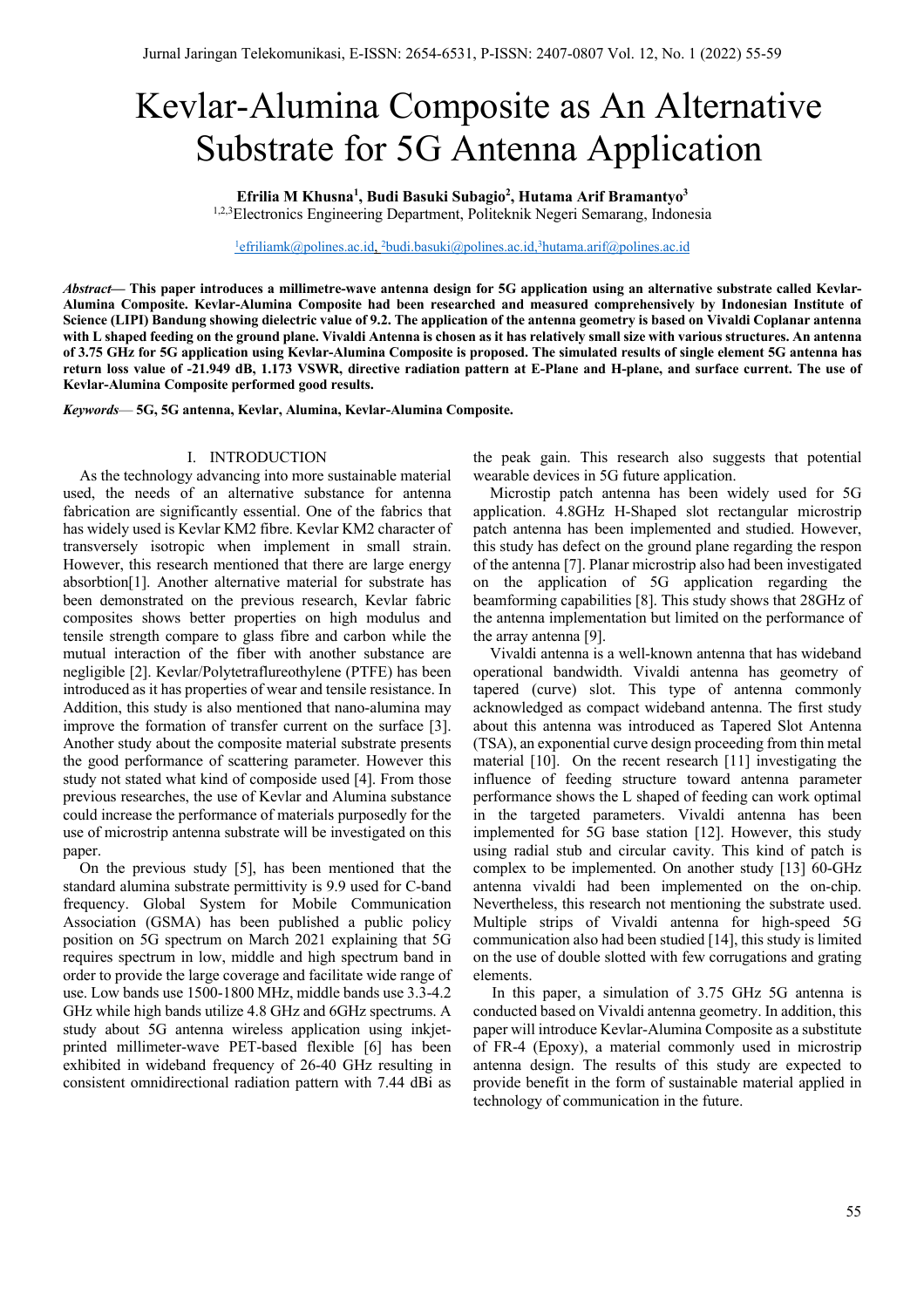In section II, the antenna design including geometry of the antenna are presented. In section III, the simulation result and analysis of the results are explained methodically. The conclusion of this study is discussed in Section IV.

## II. ANTENNA DESIGN

In this section, will be elaborated the antenna Vivaldi design for 5G application. There are several structures of the tapered plane in Vivaldi. On this study, the only structure used is a tapered formed by the following exponential formula [15].

$$
y = c_1 e^{RX} + c_2 \tag{1}
$$

$$
c_1 = \frac{y_2 - y_1}{e^{Rx_1} - e^{Rx_2}}\tag{2}
$$

$$
c_2 = \frac{y_2 e^{Rx_1} - y_1 e^{Rx_2}}{e^{Rx_1} - e^{Rx_2}}
$$
 (3)

where R is the exponential taper rate,  $(x_1, y_1)$  and  $(x_2, y_2)$  are the nitial and end points of the tapered curve.



Figure 1. proposed antenna model (a). front view (b). bottom view

| <b>TABLE I</b><br><b>TARGETTED ANTENNA PARAMETERS</b> |                   |  |
|-------------------------------------------------------|-------------------|--|
| Specification                                         | Value             |  |
| Antenna Patch Type                                    | Rectangular       |  |
| Return Loss                                           | $\leq -10$ dB     |  |
| Working Frequency                                     | 3.75 GHz          |  |
| VSWR                                                  | $\leq$ 2.         |  |
| Feeding Method                                        | Probe             |  |
| Input Impedance                                       | $\pm$ 50 $\Omega$ |  |
| <b>Radiation Pattern</b>                              | Directional       |  |





Figure 2. The geometry of the antenna (a). forepart (b). back part.

TABLE II PROPOSED ANTENNA GEOMETRY

| Geometry | Name                   | Value (mm) |
|----------|------------------------|------------|
| A        | Forepart Length        | 60         |
| в        | Forepart Width         | 60         |
| C        | Reactangular Balun     | 5          |
| D        | Tapered rate           | 40         |
| e        | Ground Plane Length    | 60         |
| f        | Ground Plane Width     | 60         |
| g        | Feedring Strip         | 33         |
|          | Horizontal             |            |
| h        | Feeding strip vertical | 44         |
|          | Feeding Probe          | 15         |

Figure 1 shows the proposed antenna model of Vivaldi Antenna in front and bottom views. The specific tapered curve patch is the specialty of this type of this particular antenna. Table I presents the targetted antenna parameters on this study while Table II elaborate the detail geometry of the proposed antenna. Figure 2 illustrates the 5G antenna design based on the Vivaldi geometry. Every part of the antenna is essentials. However, until this paper publised there are no specific method or formula used in order to deternine each part of the antenna. On this paper, the geometries of the antenna are obtain by iterations of each part in the simulation software CST Microwave Studio apart from the tapered curve. The tapered curve dimension is obtained by using formula mentioned above.

TABLE III SUBSTRATES SPECIFICATIONS

| Specification       | <b>FR-4</b>  | Kevlar-Alumina<br>Composite |
|---------------------|--------------|-----------------------------|
| <b>Dielectric</b>   | 4.3          | 9.2                         |
| Coefficient         |              |                             |
| Permeability        | 1            | Under further               |
| Coefficient         |              | research                    |
| <b>Tangent Loss</b> | 0.025        | Under further               |
|                     |              | research                    |
| Optimal Frequency   | $1.109 - 9.$ | Under further               |
|                     | 109 Hz       | research                    |
| Mass Density        | 1900 Kg/m    | N/A                         |
| Thickness           | 1.6mm        | $2 \text{ mm}$              |
|                     |              |                             |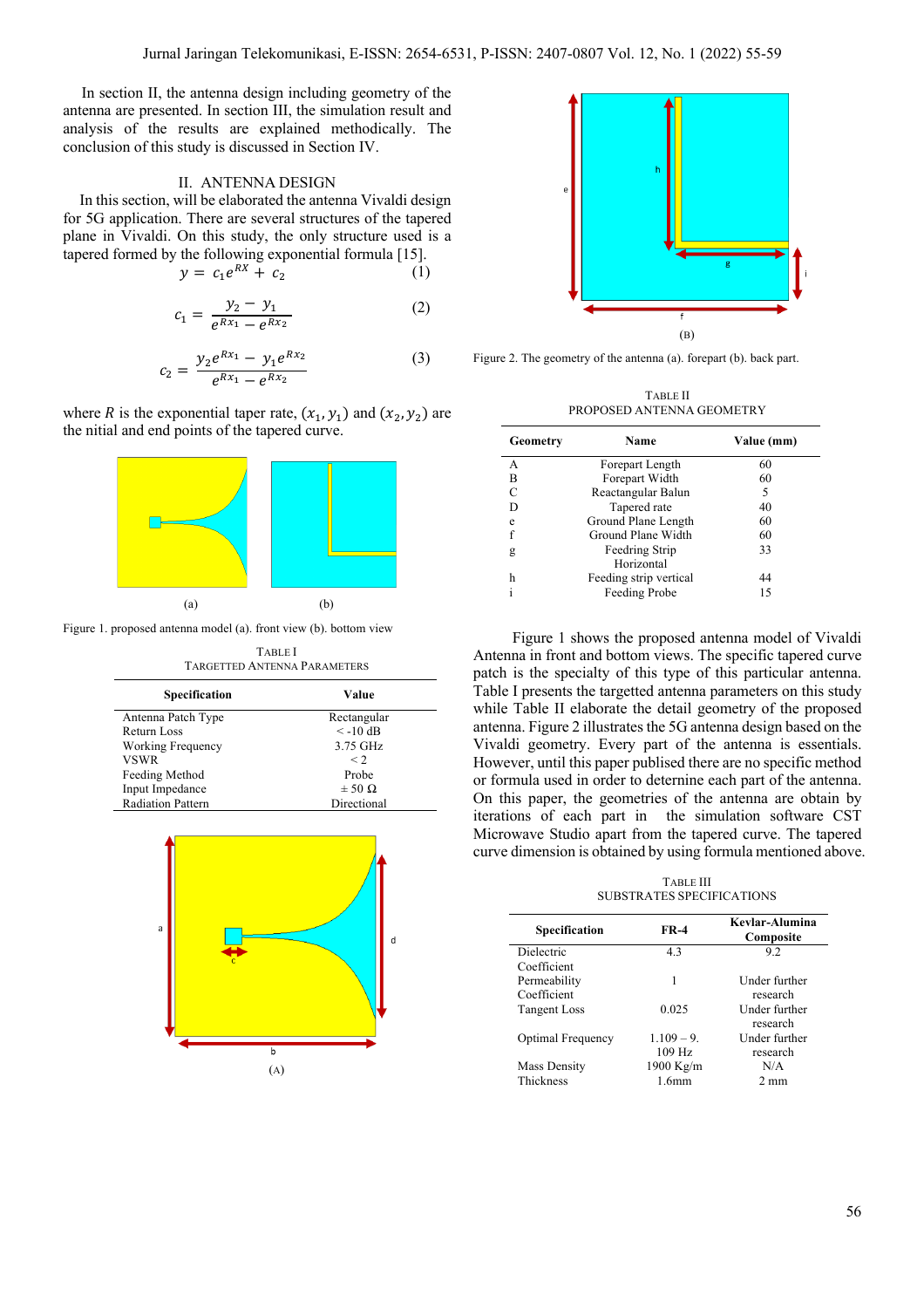Table III presents the comparison of Kevlar-Alumina Composite versus FR-4. Despite still being under further research, this study chose Kevlar-Alumina Composite as substrate due to the effort of the investigation on how optimal this substrate will be when implemented into various types of antenna applications. Kevlar-Alumina Composite has been locally researched under antenna propagation laboratory in Politeknik Negeri Semarang and examine carefully until it ready to be used and measured professionally by the Indonesian Institute of Science (LIPI) Bandung resulting in discover of dielectric value of 9.2. This result indicates that this new alternative substrate has potential in the future sustainable material in communication technology. However, further study is profoundly required to observe this new material comprehensively.

#### III. RESULTS AND DISCUSSION

The proposed 5G antenna using Kevlar-Alumina Composite has been simulated. Several parameters namely return loss, VSWR, radiation pattern and surface current are discussed and analysed on this section.

#### *A. Return Loss*

The simulated return loss result of the proposed 3.75 5G antenna using new alternative substrate is shown in the Figure 3. After many iterations conducted on the CST Microwave Studio 2019, the antenna achieved the targeted parameter less than -10dB. A single element of the antenna work on the frequency of 3.75 GHz has value of return loss -21.949 dB. However, the antenna is designed supposedly to work on the designated frequency only, yet the result shows the antenna has frequency bandwidth of 78 MHz, 3.7027 GHz to 3.7816 GHz.



Figure 3. Return loss simulated result

#### *B. Voltage Standing Wave Ratio (VSWR)*



Figure 4. VSWR simulated result

The simulated result of VSWR is presented on the Figure 4. The proposed 5G antenna design utilized the dielectric coefficient of 9.2 shows positive result. The targeted parameter of VSWR is less than 2 whereas the simulation result demonstrates the value of 1.173687 in the frequency of 3.75 GHz, as shown on the Figure 4.

#### *C. Radiation Pattern*

As presented in the Figure 5, radiation pattern of the antenna shows the main lobe direction at  $-11<sup>0</sup>$  with the magnitude value around 0.889, while the angular width has value of  $45.6^{\circ}$  with side lobe level -0.5 dB. Figure 6 displays the 3D model of the radiation pattern. It is clearly seen that the pattern not directionally up front as it supposedly to be. This could be the side effect occurred due to the substrate that use. However, this is will be a topic to be discussed on the future. The gain of the antenna at the main lobe shows the value of 1.896.





Figure 5. Radiation Pattern of 3.75 GHz 5G Antenna using Kevlar-Alumina Composite on polar coordinate.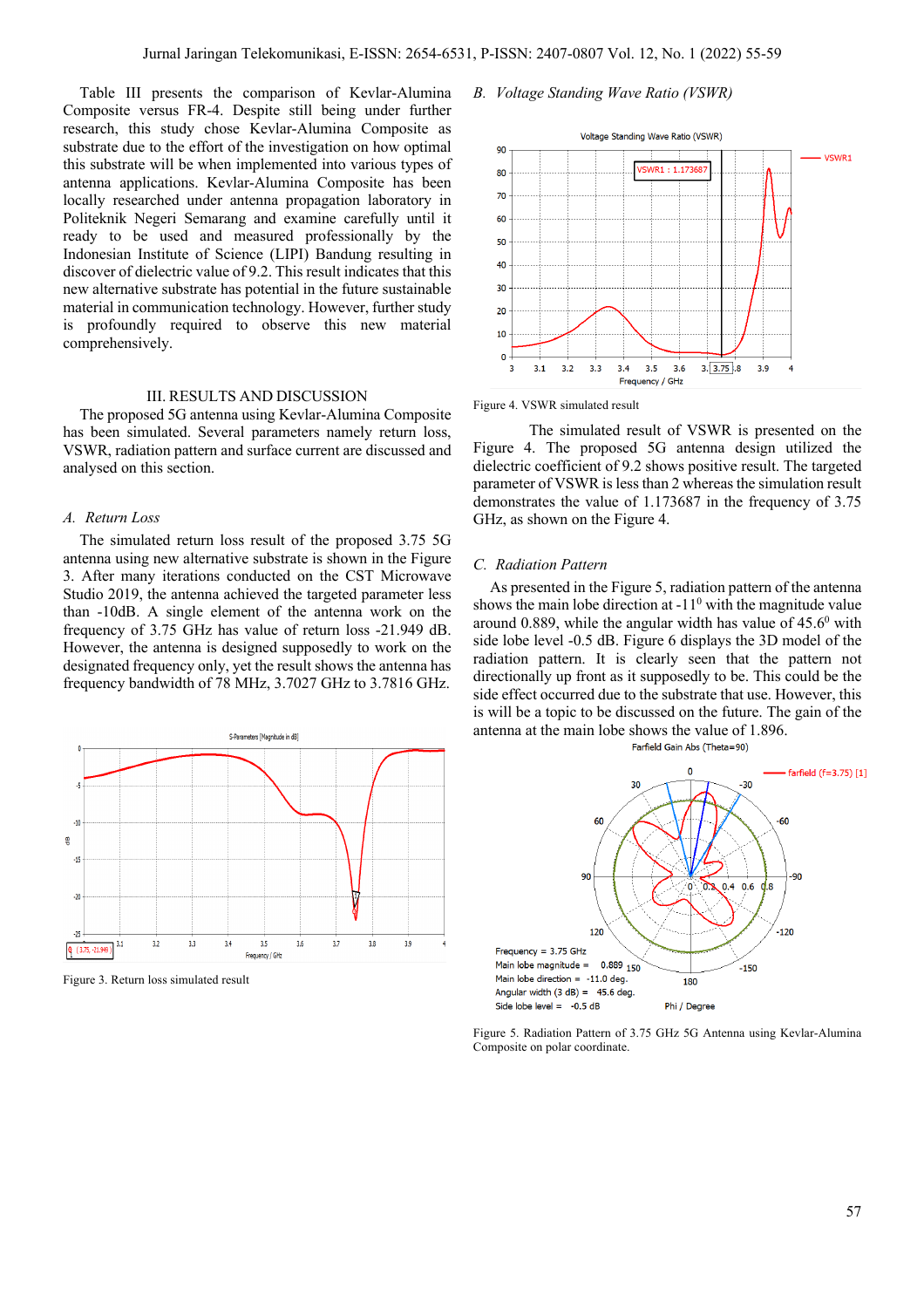

Figure 6. Radiation pattern of the proposed antenna in 3D models. (A) forepart (B) back part

### *D. Surface Current*







The surface current distribution of the antenna has been shown in the Figure 7. The maximum surface current concentrate on the area around the probe and radiated on the patch in front. The current density on the ground plane displays the small number of current flows. This incident could affect the power radiated and direction of the radiation from the antenna.

#### IV.CONCLUSION

The 3.75 GHz 5G antenna using Kevlar-Alumina composite has successfully designed, simulated and analyzed. The proposed antenna has met the criteria of the targeted parameters. The new alternative substrate has achieved the improvement on a new material introduced. The simulated result has accomplished of working frequency 3.75 GHz, return loss value of -21.949 dB, and 1.173 VSWR. Subsequently, the antenna collected 1.896 gain on the main lobe.

#### REFERENCES

- [1] Ming Cheng, Weinong Vhen, Tusit Weesooriya. "Mechanical Properties of Kevlar KM2 Single Fiber". Journal of Engineering Materials and Technology, April 2005 Vol 127 Page 197-203.
- [2] Satapathy, B. K., Bijwe, J. "Composite friction materials based on organic fibers: Sensitivity of friction and wear to operating variables". Compos Part A Appl Sci Manuf, vol. 37, pp. 1557-1567, 2006
- [3] Fan Bingli, Zu Dalei, Yang Yulin. "Tribological properties of Hybrid Kevlar/PTFE Fabric Reinforced Phenolic Composite Filled with Nano Alumina". 2010 International Conference on Mechanic Automation and Control Engineering. 2010.
- [4] Dimitros I. Fakis, Dr.Chris Worrall, Dr. Mihalis Kazilas, "Waveguide Method for Surface Impedance Measurements on Composite Material Substrates", 2019 93rd ARFTG microwave Measurement Conference (ARFTG), 2019.
- [5] Michel Le Coq, Eric Rius, et.al. "Miniaturized C-Band SIW Filters Using High-Permittivity Ceramic